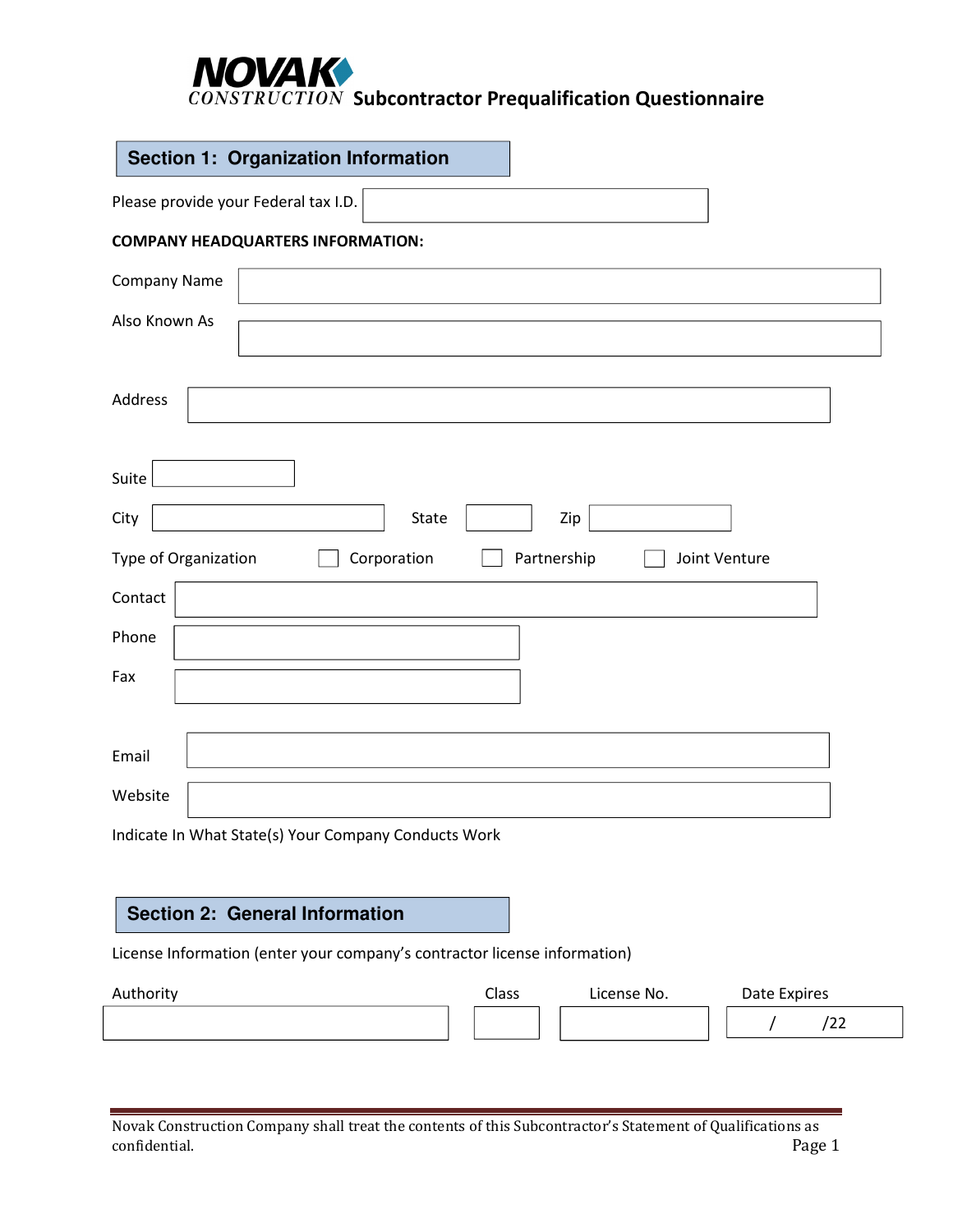### **DVAK**

**CONSTRUCTION Subcontractor Prequalification Questionnaire** 

Minority Business Enterprise Status:

| <b>HUBZone Small Business</b><br>Minority-owned Small Business Enterprise [<br><b>Small Business</b> |                                |  |  |  |  |  |  |  |
|------------------------------------------------------------------------------------------------------|--------------------------------|--|--|--|--|--|--|--|
| <b>Small Disadvantaged Business</b><br>Service Disabled Veteran-owned Small Business                 |                                |  |  |  |  |  |  |  |
| <b>Veteran-owned Small Business</b><br><b>Women-owned Small Business</b>                             |                                |  |  |  |  |  |  |  |
| Women-owned Business Enterprise<br>Other                                                             |                                |  |  |  |  |  |  |  |
|                                                                                                      |                                |  |  |  |  |  |  |  |
| Is Your Firm Signatory to Any Unions?<br><b>YES</b>                                                  | <b>NO</b>                      |  |  |  |  |  |  |  |
| <b>Trade Information</b>                                                                             | <b>Certifying Agency Names</b> |  |  |  |  |  |  |  |
|                                                                                                      |                                |  |  |  |  |  |  |  |
|                                                                                                      |                                |  |  |  |  |  |  |  |
|                                                                                                      |                                |  |  |  |  |  |  |  |
|                                                                                                      |                                |  |  |  |  |  |  |  |
| <b>Union Affiliations</b>                                                                            |                                |  |  |  |  |  |  |  |
|                                                                                                      |                                |  |  |  |  |  |  |  |
|                                                                                                      |                                |  |  |  |  |  |  |  |
|                                                                                                      |                                |  |  |  |  |  |  |  |
|                                                                                                      |                                |  |  |  |  |  |  |  |
| <b>Section 3: Insurance Information</b>                                                              |                                |  |  |  |  |  |  |  |

Please review Novak Construction Company requirements. A Blanket Certificate of Insurance (COI) will cover all projects with (per contract terms) with Novak Construction. Email: prequal@novakconstruction.com

| Insurance Broker Name |  |  |  |  |  |  |  |  |
|-----------------------|--|--|--|--|--|--|--|--|
| GL Expiration Date    |  |  |  |  |  |  |  |  |
|                       |  |  |  |  |  |  |  |  |

We have received the attached Novak Insurance documents and we meet the requirements?

 $\Box$  YES  $\Box$  NO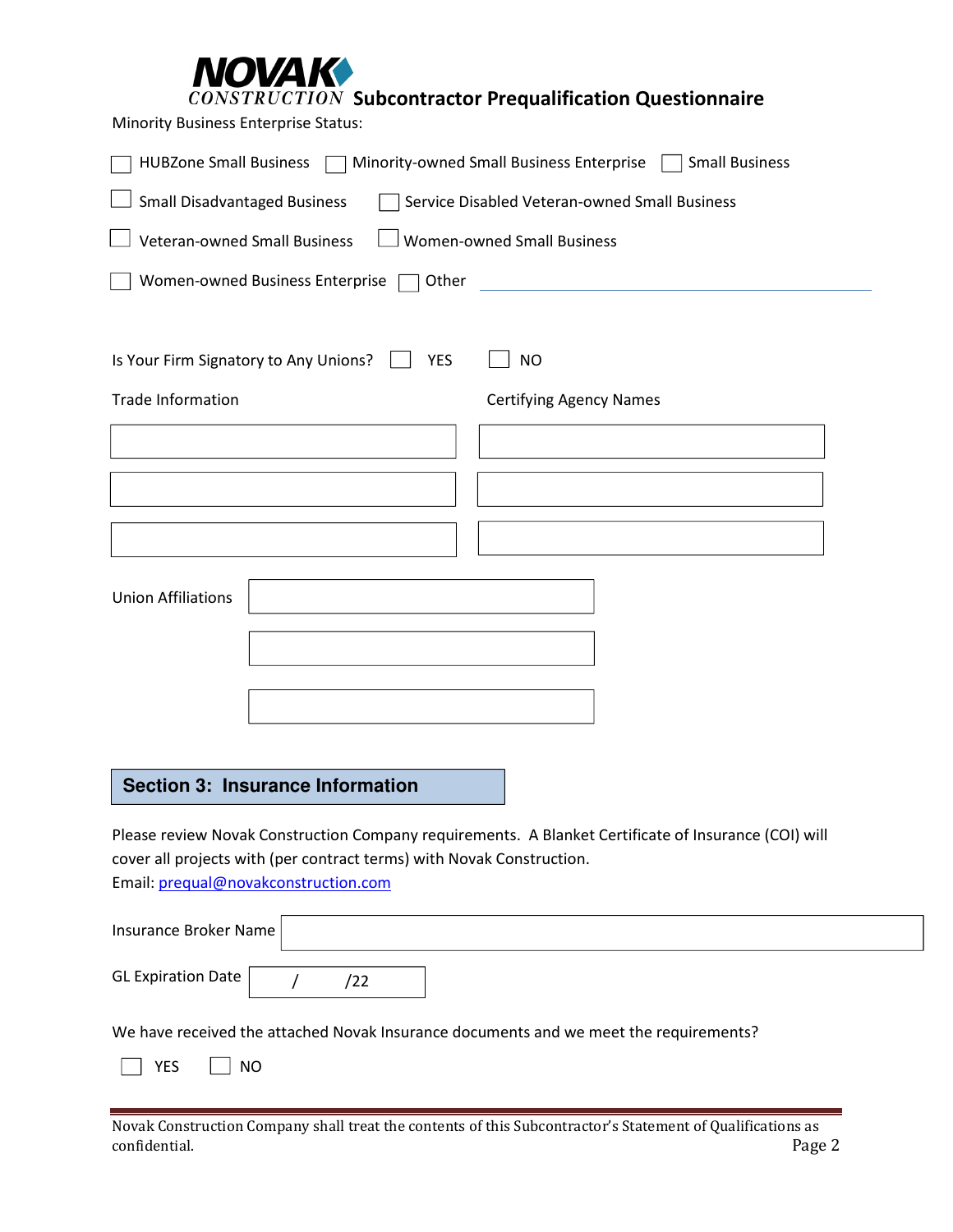

If you have checked NO, from the list below, please note which insurance requirement(s) you do NOT meet:

| GL Limits per occurrence are only \$1M with no Umbrella/Excess policy |
|-----------------------------------------------------------------------|
| Aggregate limits do not apply separately per project                  |
| Additional Insured Endorsement does not cover completed operations    |
| Mold Coverage in GL Policy or Separate Pollution Liability Coverage   |
| Additional Insured Endorsement does not include primary wording       |
| Other                                                                 |

#### Insurance Comments

### **Section 4: Safety Information (OSHA Form 300A Must Be Attached)**

| Does your company have a written field-based safety program?          | YES        | NO        |
|-----------------------------------------------------------------------|------------|-----------|
| Is your company part of an OSHA partnership?                          | <b>YES</b> | NO        |
| Does your company use project-specific safety plans?                  | <b>YES</b> | NO.       |
| Does your company have a substance abuse policy?                      | <b>YES</b> | <b>NO</b> |
| Do you hold site safety meetings?                                     | <b>YFS</b> | <b>NO</b> |
| Does your company have a written safety manual?                       | <b>YES</b> | <b>NO</b> |
| Do you conduct project-site safety inspections?                       | <b>YES</b> | NO.       |
| Does your company have a full-time safety director/inspector/manager? | <b>YES</b> | NO.       |
| If YES, please provide contact information:                           |            |           |
|                                                                       |            |           |

Novak Construction Company shall treat the contents of this Subcontractor's Statement of Qualifications as confidential. Page 3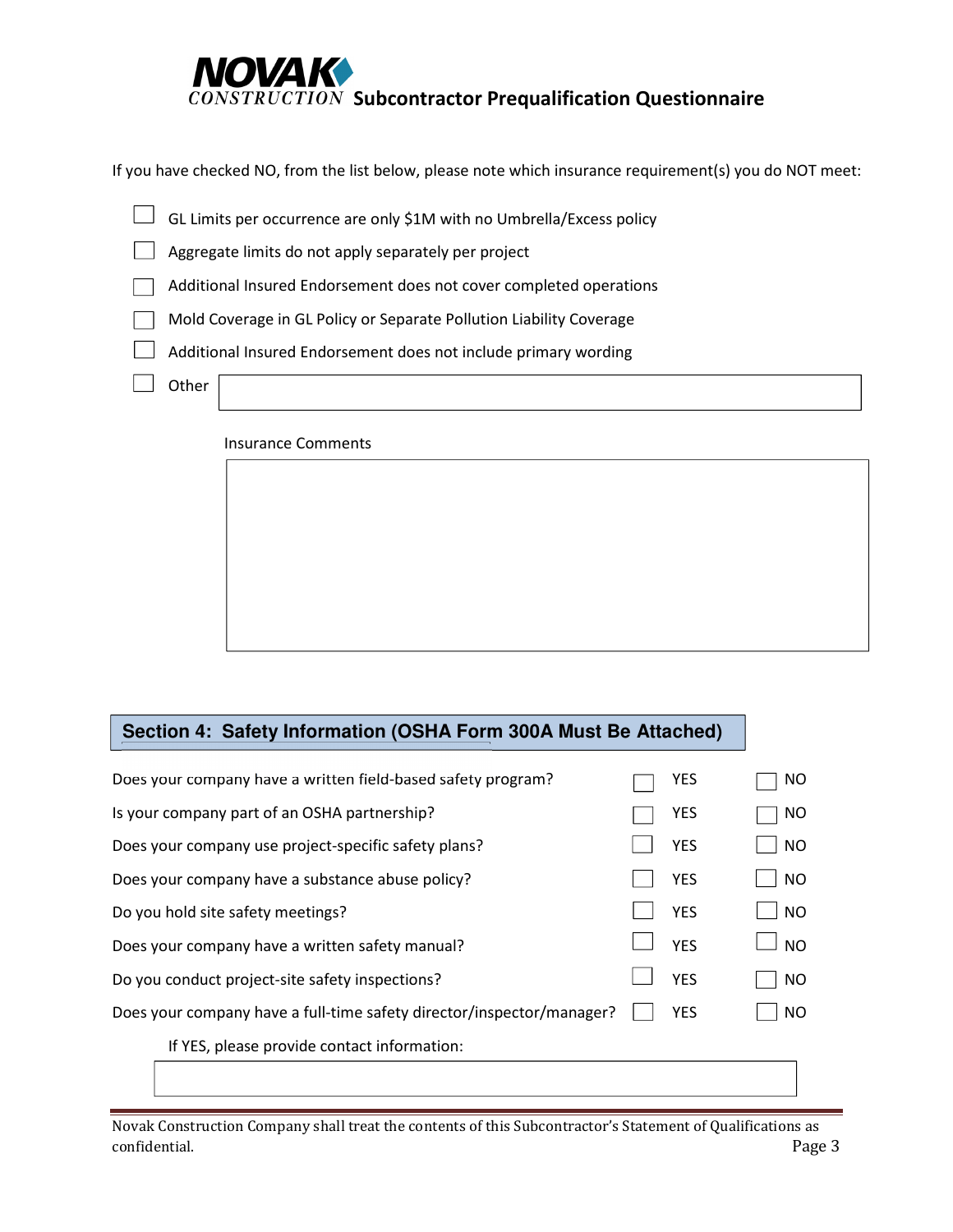## **NOVAK**<br>CONSTRUCTION Subcontractor Prequalification Questionnaire

| <u>Year</u> | Citations | <b>EMR</b> | $RIR*$ |
|-------------|-----------|------------|--------|
| 2021        |           |            |        |
|             |           |            |        |
| 2020        |           |            |        |
|             |           |            |        |
| 2019        |           |            |        |
|             |           |            |        |

\*Recordable Incident Rate – Add columns I & J from OSHA 300A Form

| <b>Section 5: Surety Information</b>                 |                 |       |
|------------------------------------------------------|-----------------|-------|
| Is your company bondable?<br><b>NO</b><br>YES        |                 |       |
| <b>Surety Company</b>                                |                 |       |
| <b>Broker Name</b>                                   |                 |       |
| Phone                                                | $$0 - $100K$    | 0.00% |
| Single Project Bonding Capacity                      | \$100K - \$500K | 0.00% |
|                                                      | \$500K - \$1M   | 0.00% |
| Aggregate Project Bonding Capacity                   | $$1M - $2M$     | 0.00% |
|                                                      | $$2M - $5M$     | 0.00% |
| <b>Current Amount Under Bond Today</b>               |                 |       |
|                                                      |                 |       |
| <b>Section 6: Financial Information</b>              |                 |       |
| <b>Financial Year Ending</b>                         |                 |       |
| <b>YES</b><br>Do you have a D&B Number?<br><b>NO</b> | If Yes, Number  |       |
| Year Company Founded                                 |                 |       |
| <b>Fiscal Year End Date</b>                          |                 |       |
| <b>Subsidiary Names</b>                              |                 |       |

Novak Construction Company shall treat the contents of this Subcontractor's Statement of Qualifications as confidential. Page 4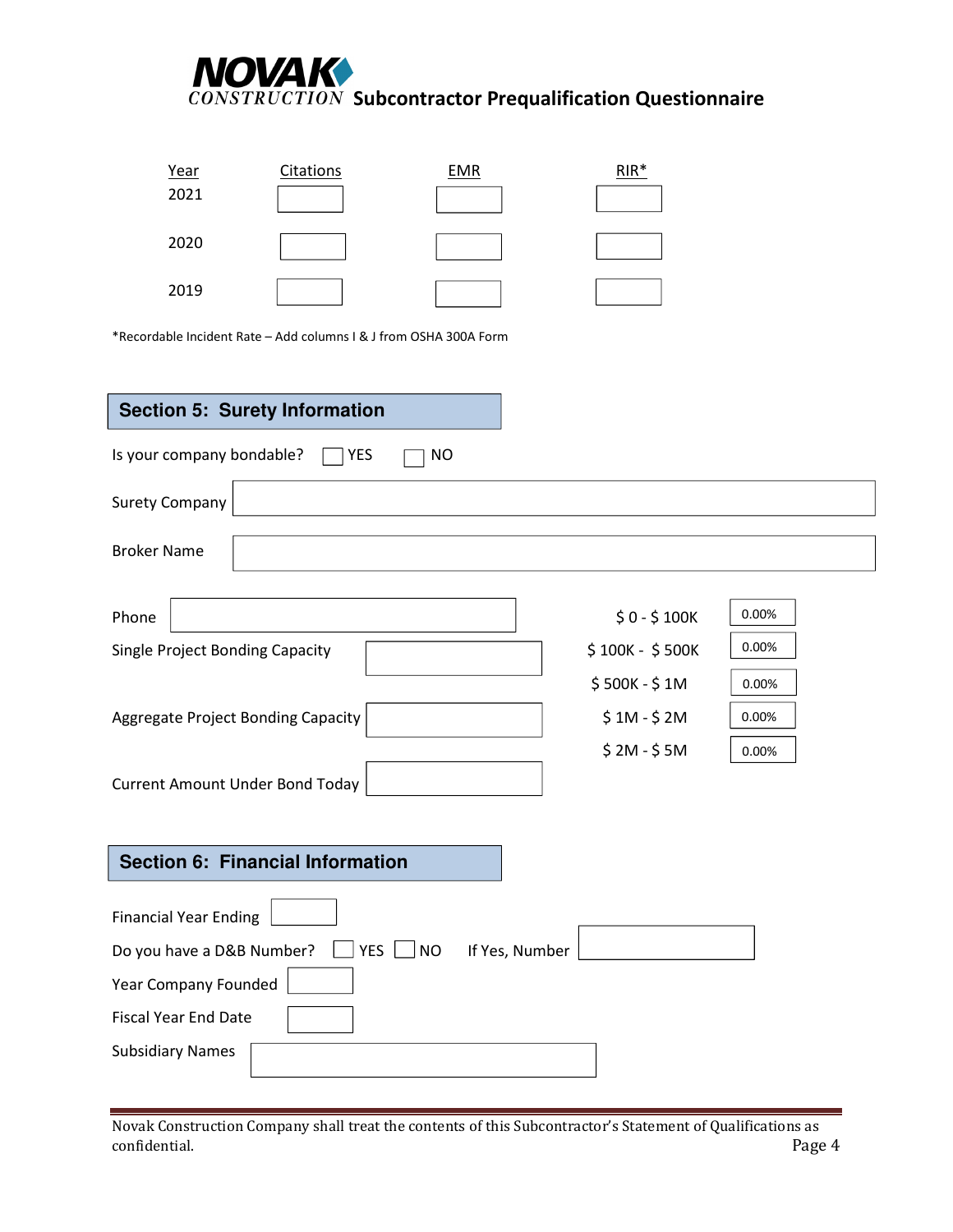# **NOVAK**<br>CONSTRUCTION Subcontractor Prequalification Questionnaire

| Subsidiary Names (cont'd)                                     |       |                            |  |
|---------------------------------------------------------------|-------|----------------------------|--|
| Parent Organization                                           |       |                            |  |
| Has Your Company Ever Filed for Bankruptcy?                   | YES   | If Yes, Year?<br><b>NO</b> |  |
| If Yes, Explain                                               |       |                            |  |
| <b>Accounting Firm</b>                                        |       |                            |  |
| Accountant                                                    |       |                            |  |
| PLEASE PROVIDE/ATTACH A CURRENT BALANCE SHEET.                |       |                            |  |
| Provide Your Company Contact Name Who Can Discuss Financials: |       |                            |  |
| Title/Position                                                | Phone | Fax                        |  |
| Email                                                         |       |                            |  |
| <b>Bank Reference(s)</b>                                      |       |                            |  |
| <b>Bank</b>                                                   |       |                            |  |
| <b>Contact Name</b>                                           |       | No. of Years Account Held  |  |
| Phone                                                         | Email |                            |  |
| Bank                                                          |       |                            |  |
| <b>Contact Name</b>                                           |       | No. of Years Account Held  |  |
| Phone                                                         | Email |                            |  |

Novak Construction Company shall treat the contents of this Subcontractor's Statement of Qualifications as confidential.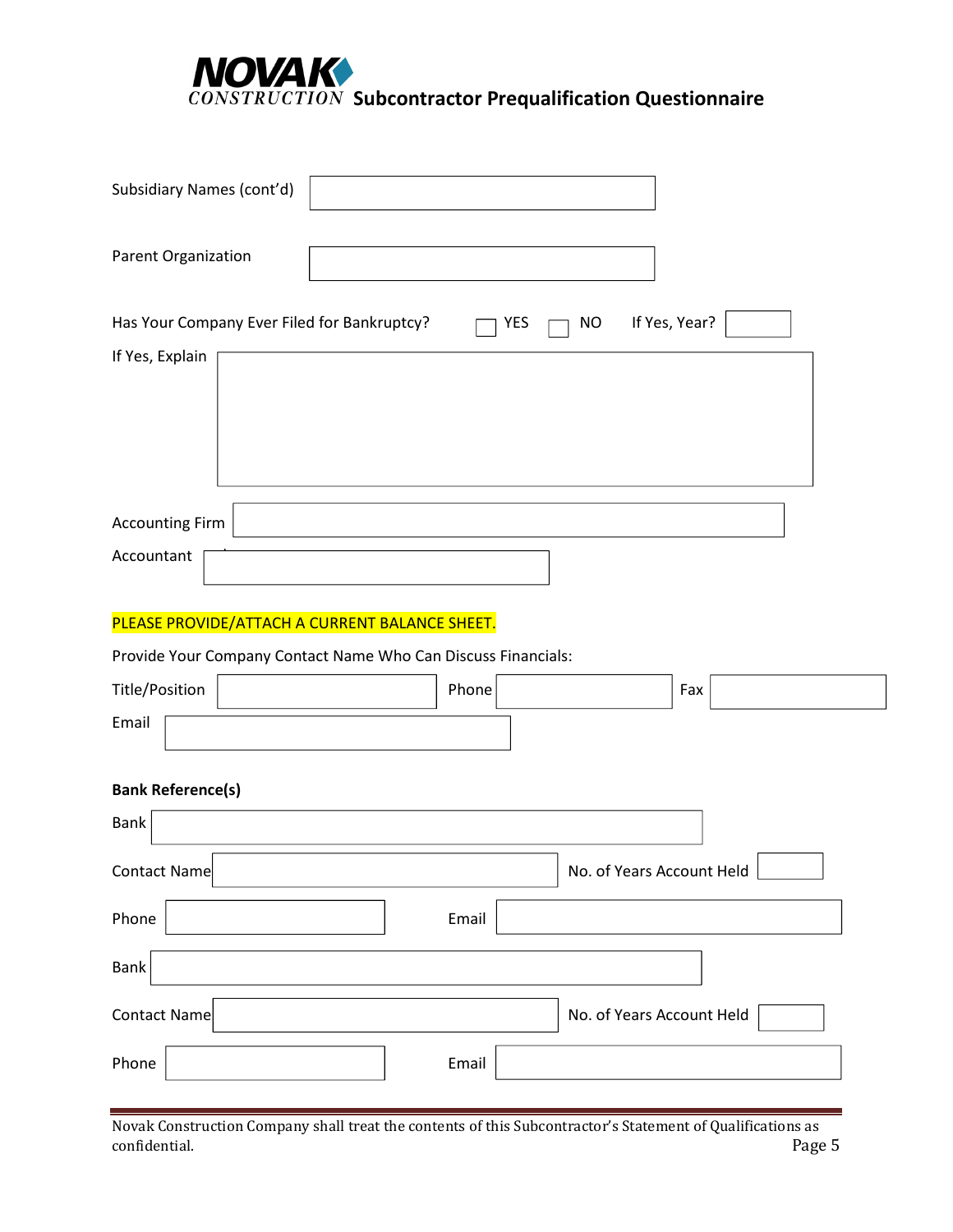### **IOVAK**  $\overline{CONSTRUCTION}$  Subcontractor Prequalification Questionnaire

| <b>Section 7: Litigation Information</b>                                      | If Yes, enter brief description: |
|-------------------------------------------------------------------------------|----------------------------------|
| Any current litigation with Owners or Contractors?                            | YES<br>NO.                       |
| Any judgments against your company in the last 5 years?                       | <b>YES</b><br><b>NO</b>          |
| Any Principals of your company in litigation?                                 | <b>YES</b><br><b>NO</b>          |
| Any paid liquidated damages?                                                  | <b>NO</b><br>YES                 |
| Any labor law violations?                                                     | YES<br>NO                        |
| Have you ever defaulted on a contract?                                        | YES  <br><b>NO</b>               |
| Have you ever failed to complete a contract?                                  | <b>NO</b><br>YES                 |
| Have you ever been terminated from a contract?                                | <b>YES</b><br><b>NO</b>          |
| Have you ever had your license revoked or suspended?                          | <b>YES</b><br>NO.                |
| In the past 5 years, has your company or any employees<br>been the subject of |                                  |

### **Section 8: Relevant Experience**

*List projects in the past 3 years that your company has performed the subcontract work. You are hereby giving permission for us to contact the parties involved in the relevant experience listed.* 

(1) Project Name:

Scope of Work:

Reference/Contact:

Owner:

Contractor:

Location: Date(s):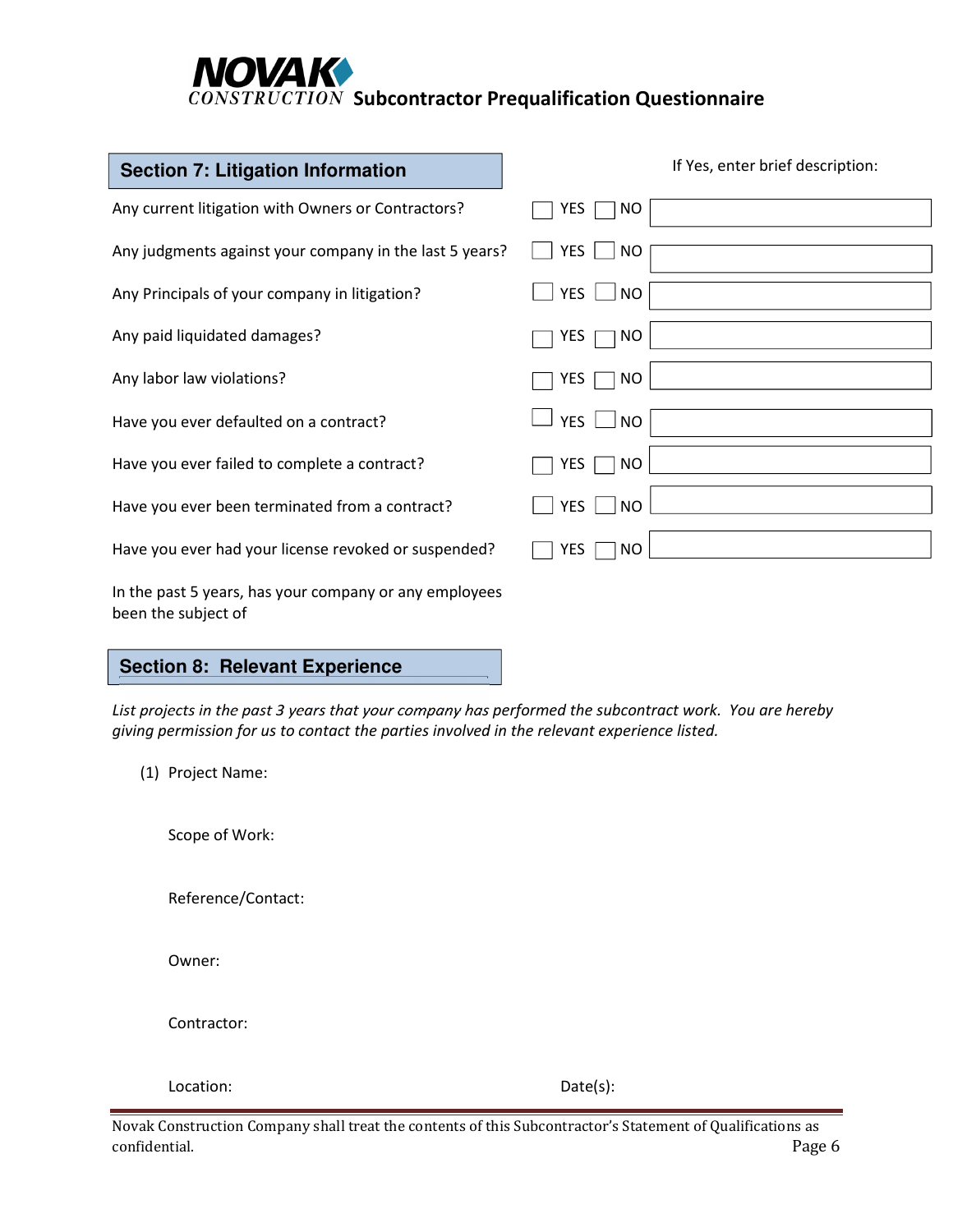

(2) Project Name:

Scope of Work:

Reference/Contact:

Owner:

Contractor:

Location: Date(s):

(3) Project Name:

Scope of Work:

Reference/Contact:

Owner:

Contractor:

Location: Date(s):

(4) Project Name:

Scope of Work:

Reference/Contact: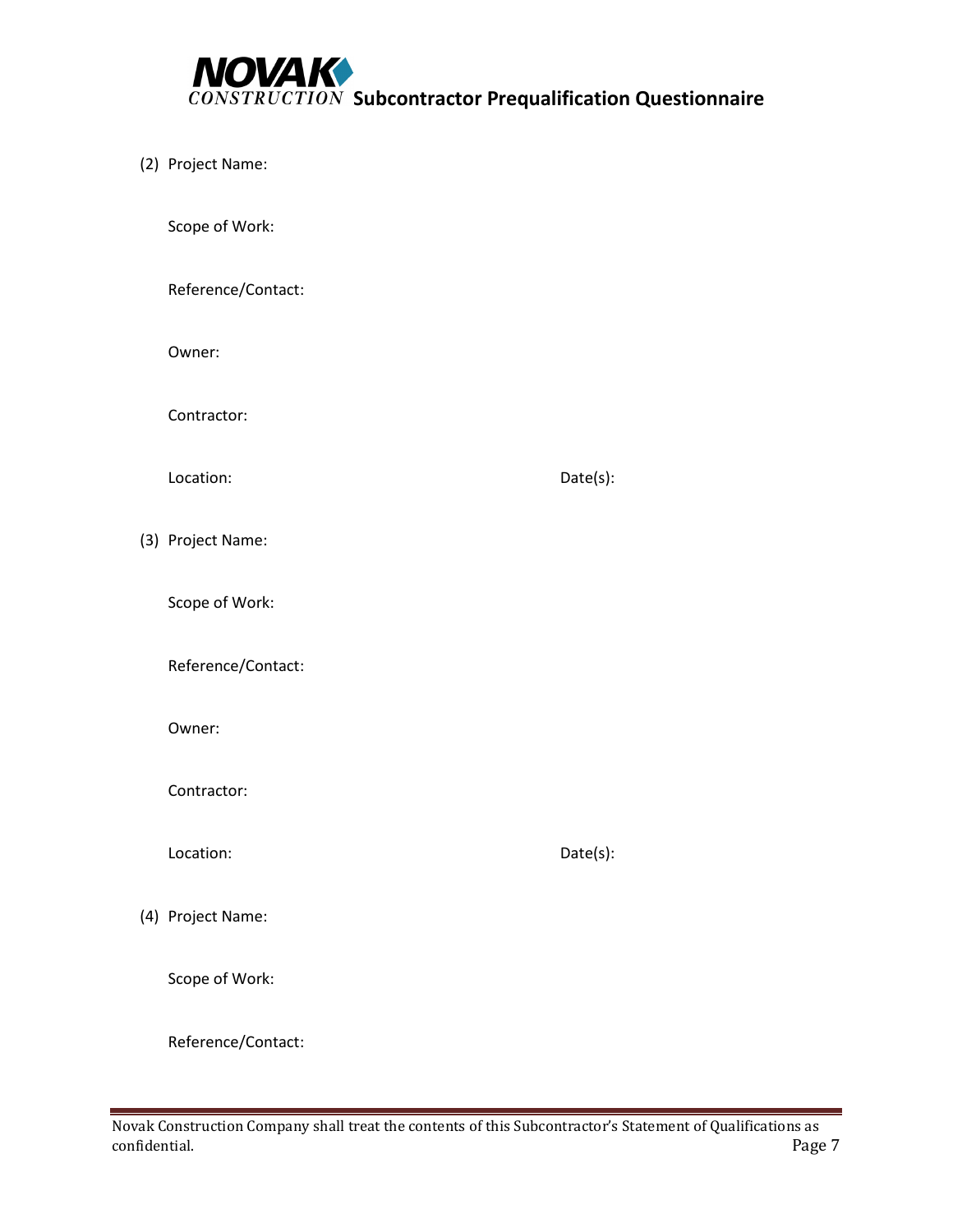

Owner:

Contractor:

Location: Date(s):

| <b>Section 9: References Information</b> |              |
|------------------------------------------|--------------|
| Company Name                             | Contact Name |
| Address                                  | Phone        |
| City<br>State                            |              |
| Company Name                             | Contact Name |
| Address                                  | Phone        |
| City<br>State                            | Zip          |
| Company Name                             | Contact Name |
| Address                                  | Phone        |
| State<br>City                            | Zip          |

Novak Construction Company shall treat the contents of this Subcontractor's Statement of Qualifications as confidential.